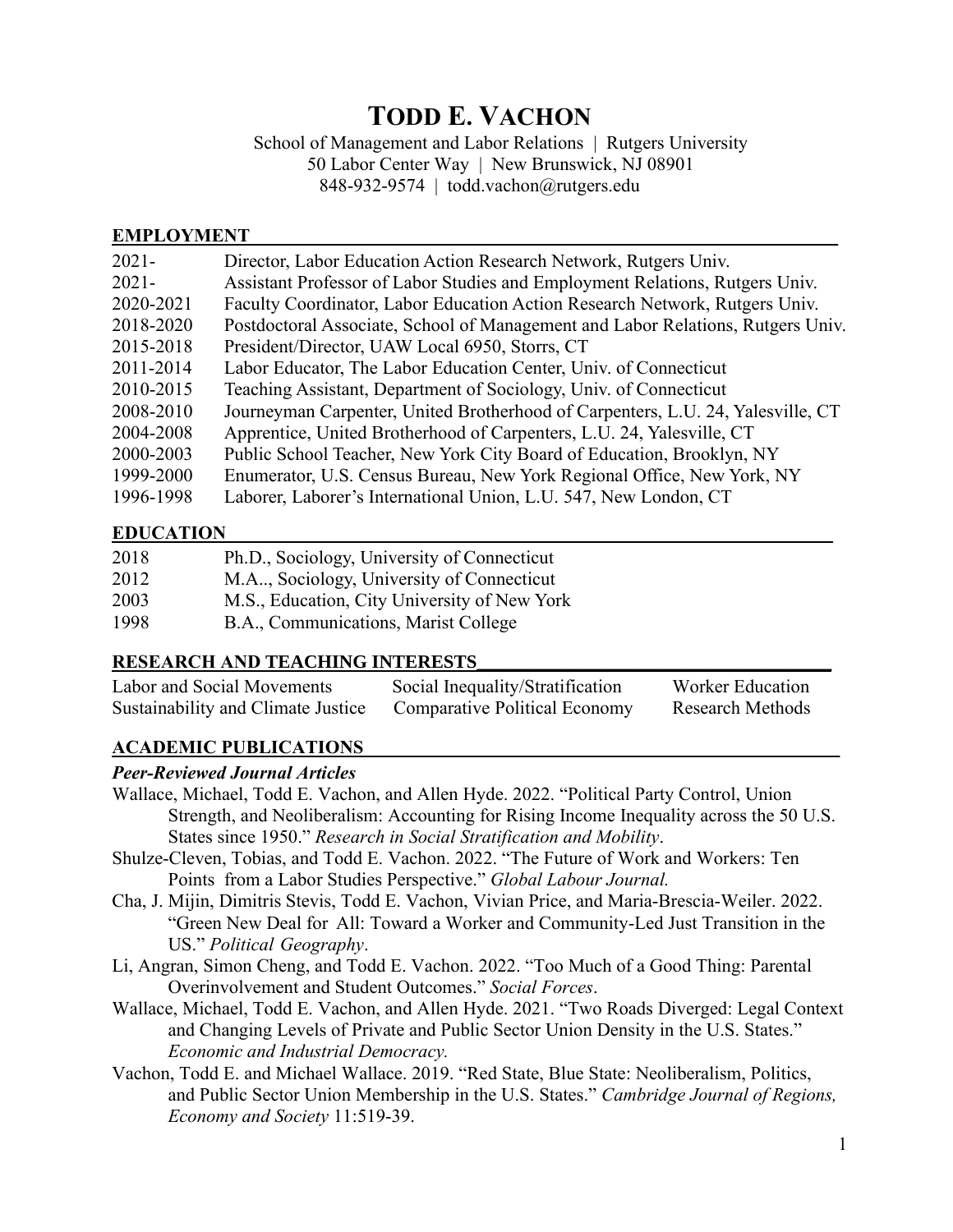- Hyde, Allen and Todd E. Vachon. 2019. "Running with or against the Treadmill? Unions, Institutional Contexts, and Greenhouse Gas Emissions in a Comparative Perspective." *Environmental Sociology* 5:269-282.
- Vachon, Todd E. 2018. "A Big Win in Smalltown: Demanding Dignity in an Era of Neoliberal Austerity." *Qualitative Sociology Review* 14:46-66.
- Ma, Josef, Todd E. Vachon, and Simon Cheng. 2018. "Economic Development, Political Freedom, and National Investments: A Comparative Analysis of the Digital Divide among Students in 55 Countries." *Social Indicators Research*.

Hyde, Allen, Todd E. Vachon, and Michael Wallace. 2017. "Financialization, Income Inequality, and Redistribution in 18 Affluent Democracies." *Social Currents* 5:193-211.

- Vachon, Todd E., Michael Wallace, and Allen Hyde. 2016. "Union Decline in a Neoliberal Age: Globalization, Financialization, Regionalization, and Union Density in Eighteen Affluent Democracies." *Socius: Sociological Research for a Dynamic World,* Volume 2, January.
- Vachon, Todd E. and Jeremy Brecher. 2016. "Are Union Members More or Less Likely to Be Environmentalists? Some Evidence from Surveys." *Labor Studies Journal* 41:185-203.
- Fischer, Mary, Jennifer Lundquist, and Todd E. Vachon. 2016. "Residential Segregation: The Mitigating Effects of Past Military Experience." *Social Science Research* 60:61-73.
- Vachon, Todd E. and Josef Ma. 2015. "Bargaining for Success: Examining the Relationship between Teacher Unions and Student Achievement." *Sociological Forum* 30:391-414.
- Vachon, Todd E. and Michael Wallace. 2013. "Globalization, Labor Market Transformation, and Union Decline in U.S. Metropolitan Areas." *Labor Studies Journal* 38:229-255.

#### *Books*

Shulze-Cleven, Tobias, and Todd E. Vachon (Eds). 2021. *Revaluing Work(ers): Toward a Democratic and Sustainable Future.* New York: Cornell University Press.

#### *Book Chapters*

- Vachon, Todd E. 2022. "Fancy Funeral or Radical Rebirth? Just Transition and the Future of Work(ers) in the U.S." In *The Green New Deal and the Future of Work in America* by Craig Calhoun and Ben Fong (Eds).
- Vachon, Todd E. 2022. "Skin in the Game: The Struggle over Climate Protection within the U.S. Labor Movement." Pp. 105-126 in *Handbook of Anti-Environmentalism* by David Tindall, Mark Stoddart, and Riley Dunlap (Editors). Cheltenham: Edward Elgar.
- Vachon, Todd E. 2021. "Just Transition Frames in the Context of the American Labor Movement." In *Handbook of Environmental-Labour Studies* by Nora Räthzel, Dimitris Stevis, and David Uzzell (Eds). New York: Palgrave Macmillan Publishing.
- Vachon, Todd E. 2021. "Foreword." In *Common Preservation in a Time of Mutual Destruction*, by Jeremy Brecher. Oakland, CA: PM Press.
- Cha, J. Mijin, and Todd E. Vachon. 2021 "Climate Change and the Future of Workers: Toward a Just Transition." Pp. 101-118 in *Revaluing Work(ers): Toward a Democratic and Sustainable Future* by Tobias Shulze-Cleven and Todd E. Vachon (Eds). New York: Cornell University Press.
- Vachon, Todd E. and Sean Sweeney. 2018. "Energy Democracy: A Just Transition for Social, Economic, and Climate Justice." Pp. 63-72 in *Agenda for Social Justice: Global Solutions* by Glen Muschert et al. (Eds). Bristol, UK: Policy Press.

#### *Book Reviews and Encyclopedia Entries*

- Vachon, Todd E. 2020. "Review of 'Strong Governments, Precarious Workers: Labor Market Policy in the Era of Liberalization,' by Philip Rathgeb." *Labor Studies Journal* 45:421-2.
- Vachon, Todd E. 2020. "Labor Unions, Jobs, and Climate Change." In *World Scientific Encyclopedia of Climate Change,* edited by Jan Dash. Hackensack, NJ: World Scientific.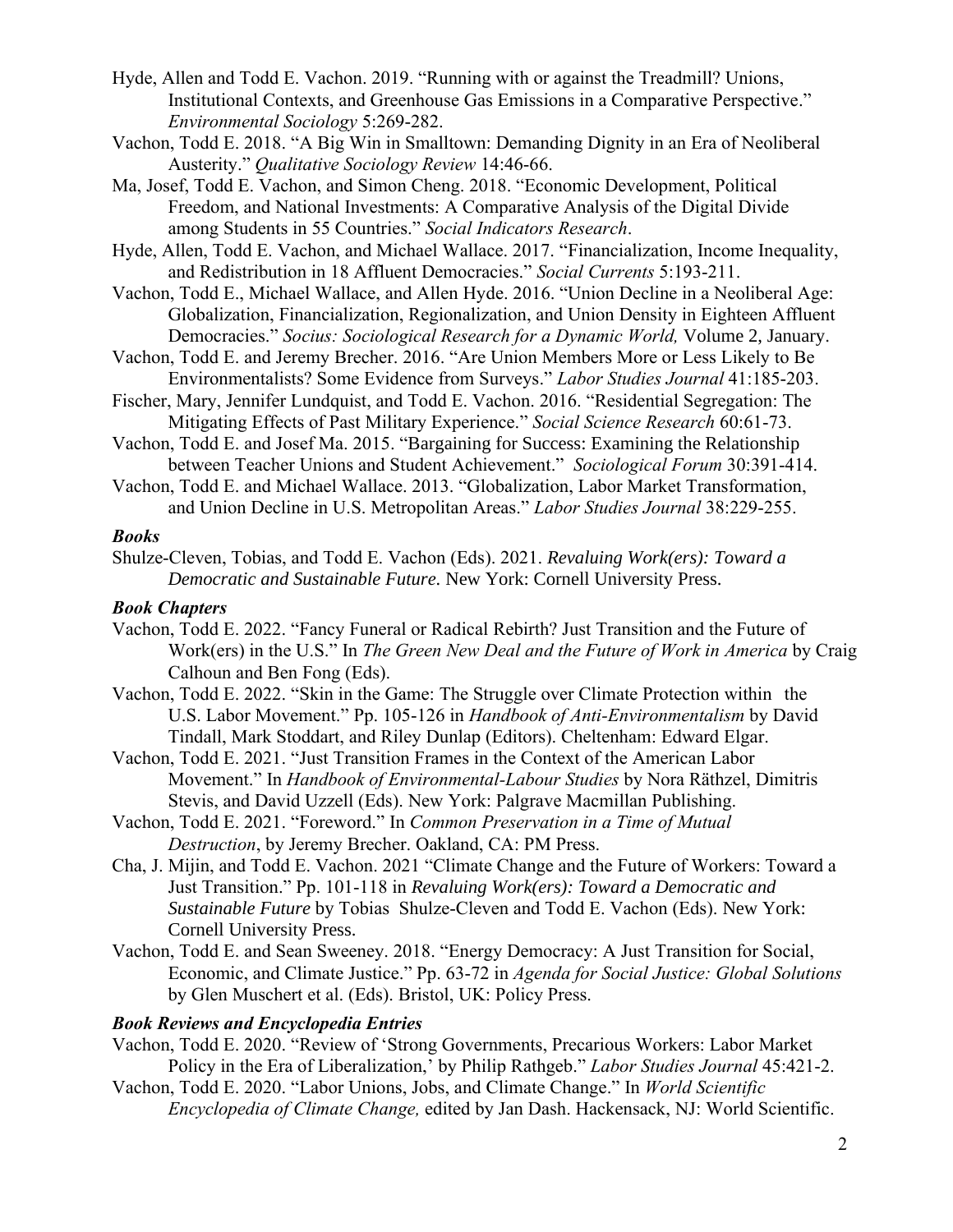Vachon, Todd E. and Michael Wallace. 2013. "Public Sector Unionism." Pp. 917-921 in  *Sociology of Work*, edited by Vicki Smith. Los Angeles, CA: Sage.

#### *Applied Research Reports*

- Vachon, Todd E., Mijin Cha, Dimitris Stevis, and Vivian Price. 2021. "Workers and Communities in Transition: Report of the Just Transition Listening Project." Prepared for the Labor Network for Sustainability and a Congressional Briefing.
- McCoy, Brandon, Janice R. Fine, and Todd E. Vachon. 2020. "Undocumented Workers in Service Sector Most Likely to be Harmed by COVID-19." Prepared in partnership with with Rutgers Center for Innovation in Worker Organization and NJ Policy Perspective.
- Vachon Todd E. 2019. "The Green Transition: Renewable Energy Technology, Climate Change Mitigation, and the Future of Work in New Jersey." Prepared for the New Jersey Governor's Task Force on the Future of Work.
- Vachon, Todd E. 2019. "The Prevailing Wage in New Jersey: An Assessment." Prepared for the International Union of Operating Engineers.
- Merrill, Michael and Todd E. Vachon. 2018. "The State of New Jersey Labor, 2018." Prepared for the Labor Education Action Research Network.
- Vachon, Todd E. and Mark E. Sullivan. 2013. "Connecticut Interest Arbitration: Municipal Awards in Review, 2009-2012." Prepared for AFSCME Council 4.

#### **RESEARCH IN PROGRESS**

#### *Books Under Contract*

Vachon, Todd E. "Clean Air and Good Jobs: U.S. Labor and the Struggle for Climate Justice." Under contract with Temple University Press.

#### *Articles Under Review*

Vachon, Todd E., and Michael Wallace. "Unions, Democracy, and Trump: Deconstructing the COVID-19 Vaccination Crisis of 2021 Under review at *Work and Occupations*.

#### *Work in Progress*

- Vachon, Todd E, Kayla Crawley and James Boyle. "Back to School for All: Lessons Learned." Feature story for *American Educator,* magazine of the AFT, Summer 2022.
- Cha, J. Mijin, Todd E. Vachon, Dimitris Stevis, and Vivian Price. *Toward a People-Led Green New Deal: Lessons from the Just Transition Listening Project.* Book manuscript in preparation for review.
- Vachon, Todd E., Allen Hyde and Michael Wallace. "Movin' On Up: Explaining Rising Top Income Shares in the Neoliberal Period." Preparing for journal submission.
- Vachon, Todd E. "No Free Lunch: Right to Work, Free Riding and Union Density in the U.S. States, 1978-2015." In preparation for journal submission.
- Price, Vivian, Todd E. Vachon, Dimitris Stevis, and J. Mijin Cha. "Tensions and Consensus Building in the Struggle for Labor, Climate, and Environmental Justice." Preparing for journal submission.
- Wallace, Michael, Todd E. Vachon, and David Brady. "Manufacturing Dissent: Determinants of Wildcat Strikes in U.S. Manufacturing Industries, 1961-1980." Preparing for journal submission.
- Vachon, Todd E. and Allen Hyde. "Blue and Green? How Union Membership and the Social Relations of Production Shape Environmental Attitudes of Workers in 35 Countries." Preparing for journal submission.
- Fullerton, Andrew, Todd E. Vachon, and Michael Wallace. "The Political Economy of Declining Union Membership across the American States, 1970-2010." Preparing for journal submission.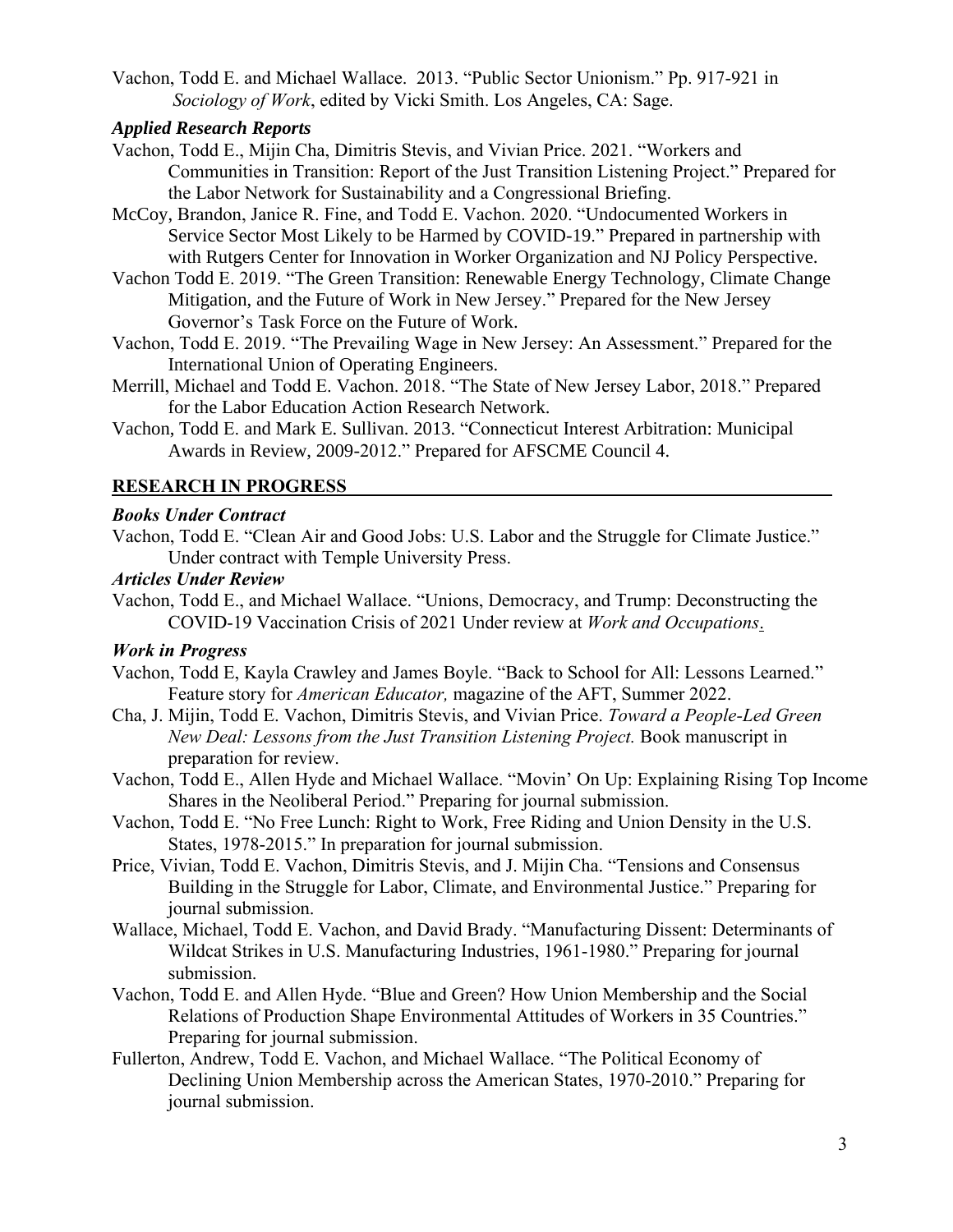## **GRANTS, FELLOWSHIPS AND AWARDS\_\_\_\_\_\_\_\_\_\_\_\_\_\_\_\_\_\_\_\_\_\_\_\_\_\_\_\_\_\_\_\_\_\_\_\_\_\_\_\_**

#### *External Organizations*

| 2021 | NJ Work Environment Council's COVID-19 Hero Award                      |
|------|------------------------------------------------------------------------|
| 2018 | New Jersey Governor's Task Force on the Future of Work, Research Grant |
| 2017 | Robert and Patricia Switzer Foundation, Finalist: Switzer Fellowship   |
| 2017 | Union Plus, Award for Academic Excellence                              |
| 2014 | Labor and Employment Relations Association, Competitive Paper Award    |
| 2012 | The Roper Center, Warren J. Mitofsky Graduate Fellowship               |

### *Rutgers University*

2019-2020 Center for Innovation in Worker Organization, Fellowship

#### *University of Connecticut*

| 2017       | The Human Rights Institute, Research Grant                           |
|------------|----------------------------------------------------------------------|
| 2016       | Department of Sociology, Outstanding Graduate Student Research Award |
| 2015       | College of Liberal Arts and Sciences, Graduate Research Fellowship   |
| 2015       | Dean Ross Mackinnon Graduate Research Award                          |
| 2014       | Office of the Provost, Award for Excellence in Teaching              |
| 2013, 2014 | Department of Sociology, Ron Taylor Outstanding Student Paper Award  |

# **PUBLIC SCHOLARSHIP\_\_\_\_\_\_\_\_\_\_\_\_\_\_\_\_\_\_\_\_\_\_\_\_\_\_\_\_\_\_\_\_\_\_\_\_\_\_\_\_\_\_\_\_\_\_\_\_\_\_\_\_\_\_\_**

# *Recent Essays and Editorials*

- Vachon, Todd E. 2021. "Democracy is Dying. Unions Can Help Save It." *Common Dreams*, September 6.
- Vachon, Todd E. 2021. "The American middle class is dead The PRO Act would resuscitate it." *The Hill*, March 13.
- Vachon, Todd E. and Debra Coyle-McFadden. 2020. "Who Needs Unions, Anyway? We All Do." *Star-Ledger*, September 7.
- Vachon, Todd E. 2020. "Pandemic May be a Preview of our Climate Future." *Star Ledger*, July 1.
- Vachon, Todd E., Saket Soni, Judith LeBlanc, and Gerry Hudson. 2020. "Bargaining for Climate Justice." *The Forge: Organizing Strategy and Practice*, April 1.
- Lamb, Zachary B., and Todd E. Vachon. 2020. "Working for Just Adaptation: The Green New Deal, Labor, and Planning for Climate Change." *POWER: Infrastructure in America.*
- Wolfson, Todd, Klein, Naomi, Vachon, Todd E., et. al. 2019. "Rutgers Faculty Strike for Climate, Urge Rutgers to Lead." *Star Ledger*, September 18.
- Vachon, Todd E., Gerry Hudson, Judith Lebanc, and Saket Soni. 2019. "How Workers can Demand Climate Justice." *American Prospect*, September 2.
- Vachon, Todd E. 2019. "A Green New Voice for Workers." *Hartford Courant*, March 9.
- Vachon, Todd E. 2018. "Workers, Unions, Lead on Climate Change." *Star-Ledger*, October 17.
- Vachon, Todd E. 2018. "'Climate Solidarity' to Remedy Climate Alienation." *Truthout*, June 13.
- Brecher, Jeremy and Todd E. Vachon. 2016. "Union Members Don't Oppose Environmental Protections. They're Actually More Likely to Support Them." *In These Times*, May 23.
- Vachon, Todd E., Gayatri Phadke, and Maria Seger. 2015. "In First Contract, UConn Grad Assistants Win Raises and Much More." *Labor Notes*, July 31.
- Brecher, Jeremy and Todd E. Vachon. 2015. "Report on 'Clean Energy Future' Brings Good News for Connecticut Workers." *CT News Junkie*, October 15.
- Vachon, Todd E. 2014. "Toward Union Revitalization: An Assessment of the Barriers and Opportunities for Labor in the 21St Century." *In Critical Solidarity* 12:9-15.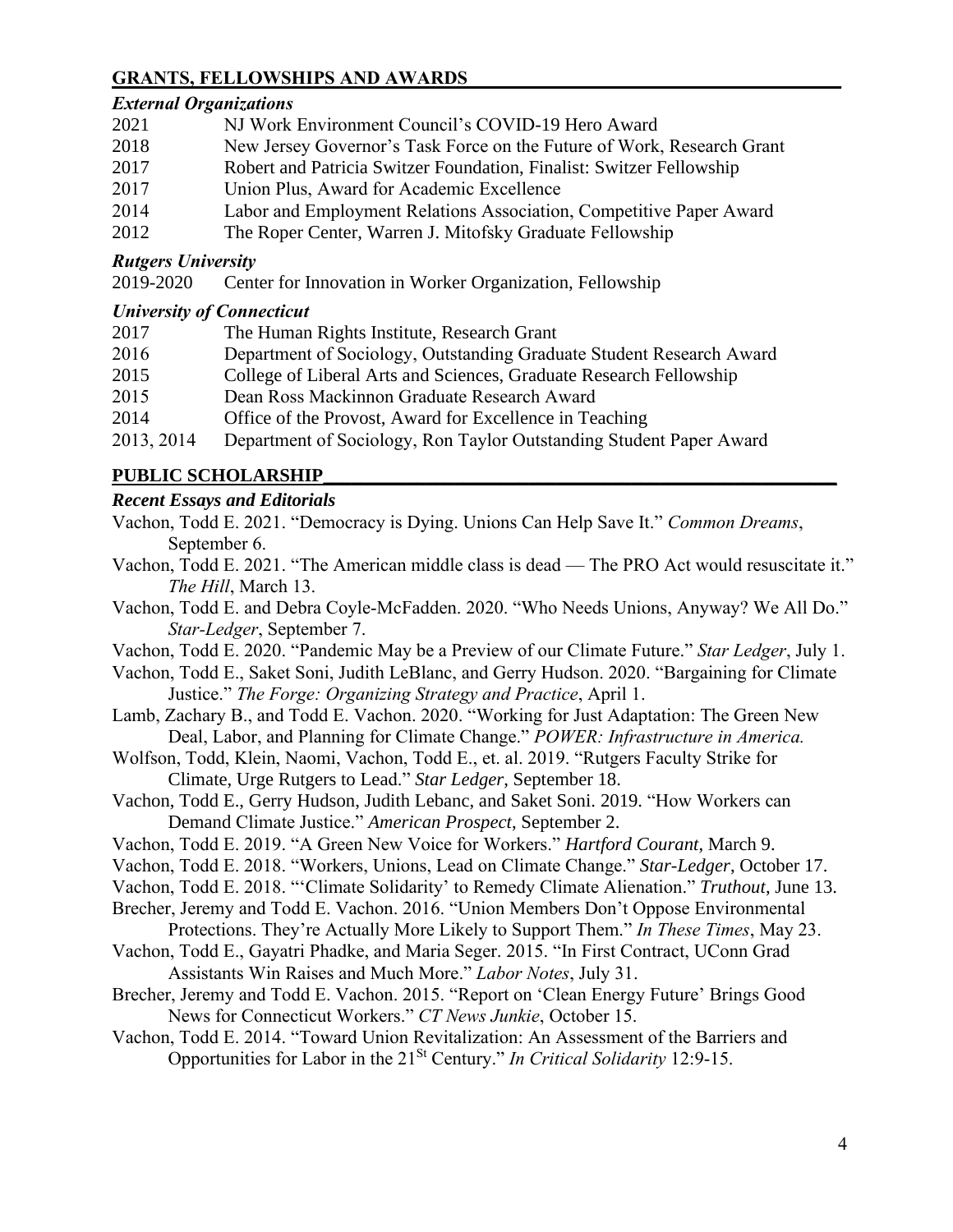## *Recent Media Coverage and Interviews*

*Associated Press,* Dec. 7, 2021. *"*Kellogg's union rejects deal with 3% raises to extend strike." *The Hill, Dec. 29, 2021.* "Rising omicron cases, CDC guidance threatens businesses." *Bloomberg,* Nov. 11, 2021*. "*Kellogg Sues Union Striking at Its Cereal Plant." *Associated Press,* Nov. 3, 2021. "Deere warns striking workers not to expect better offer." *Yahoo!News*, Nov. 2, 2021. "Starbucks asks 3 Northeast stores to vote 'no' on unionizing." *BirGun*: Oct. 30, 2021. "Striketober awakening of the working class." *CBS News*: Oct. 29, 2021. "Workers at Three Starbucks in Upstate New York to Vote." *CNN*, Oct. 22, 2021. "Workers are seeking unions at Starbucks, Dollar General and Amazon." *Liberation*, Oct. 20, 2021. Strikes in the US *NewsNation*, Oct. 19, 2021. "Why are so many Americans on strike?" *Yahoo!News*, Oct. 18, 2021. "'Striketober': American workers battle for power." *CNN*: Oct. 16, 2021. "Labor Flexes its muscle as leverage tips." *Quad City Times*, Oct. 15, 2021. "UAW workers enter second day of strike" *WOAD-ABC*, Oct. 14, 2021. "Solidarity is the glue that holds it all together." *KWQC-NBC*, Oct. 14, 2021. "UAW strikes at John Deere amid national labor shortage." *KWWL-NBC*, Oct.13, 2021. "Deere Workers Reject Tentative Agreement." *WQAD-ABC*, Oct. 11, 2021. "Current labor shortage gives John Deere workers some leverage." *Governing Magazine*, Sept. 14, 2021. "Biden's Infrastructure Bill Is a Boon for Labor." *KKFI 90.1 FM,* Sept. 6, 2021. "Labor and Climate Change." *InsiderNJ*, Sep. 6, 2021. "Impact of the Pandemic on Employment" for Annual Labor Edition. *Yahoo!Finance,* Aug. 30, 2021. "No End in Sight Over How Uber/Lyft Classify Their Workers." *CBS New,* Aug. 11, 2021. "New York Times tech workers halt work in escalating union fight." *Texas News Today,* Aug. 12. "New York Times tech workers leave jobs to escalate union fight." *San Antonion Express News*, Jun. 26, 2021. *"*Why tourism industry workers are missing in action." *Marketplace*, Jun. 16, 2021. "How hard is it to get cost-of-living raises during times of inflation?" *NJBiz*, Jun. 14, 2021. "Legal warning: upcoming changes to New Jersey's WARN Act." *Luckbox Magazine,* Jun. 4, 2021*.* "Maximum Rage: Amazon Prime Day, Ready or Not? *In These Times,* Jun. 2, 2021*. "*Biden Says He Backs a Just Transition - Advocates Say, 'Prove It.'" *Luckbox Magazine,* Jun. 1, 2021*.* "Maximum Rage: Amazon Workers Fight to Organize." *NJBiz,* May 10, 2021. "Infrastructure opportunities for NJ." *Klassekampen,* Apr. 19, 2021. "Labor Law on Side of Amazon." *Marketplace,* Apr. 9, 2021. "Amazon workers vote no on unionizing Bessemer, AL, warehouse." *Marketplace,* Mar. 10, 2021. "The PRO Act may protect workers even if it doesn't pass." *The Hill, Mar. 3, 2021.* "Pressure builds for companies to incentivize vaccines for workers." *NJBiz, Feb. 8, 2021.* "A Different Approach to COVID in the Workplace." *NJBiz,* Feb. 1, 2021. "Better Together – Unionization Rates in NJ." *NJBiz*, Nov. 29,2020. "A New Era: Labor, Business Anticipate Changes on Worker Protections." *Star Ledger, July 9, 2020.* "Unauthorized Immigrants are the Forgotten Heroes." *WNYC* (NPR), April 30, 2020. "Undocumented Service Workers Excluded from Covid Relief." *Star Ledger, April 29, 2020.* "125K Undocumented N.J. Workers at Risk in Coronavirus Crisis." *NJBiz*, March 9, 2020. "Union Evolution: Labor Organizations Change to Keep Up with Times." *Philadelphia Inquirer,* Mar. 6, 2020. "Refinery Shutdown Pitted Workers Against Climate Activists." *The Temple News*, Jan. 14, 2020. "Mayor Kenney Raises Stakes on Security Guard Wage Dispute." *WHYY* (NPR), Jun. 28, 2019. "How Philly's Economy Will Treat Workers Facing Layoffs." *Axios*, Jun. 13, 2019. "The Struggle to Write the Green New Deal." *The Atlantic*, Jun. 12, 2019. "The Think Tank Struggling to Write the Green New Deal." *The Welding School*, Jun. 4, 2019. "How Green New Deal Could Impact Skilled Trades." *Insider NJ*, May 18, 2019. "Labor Groups Headline Green New Deal Town Hall in Newark."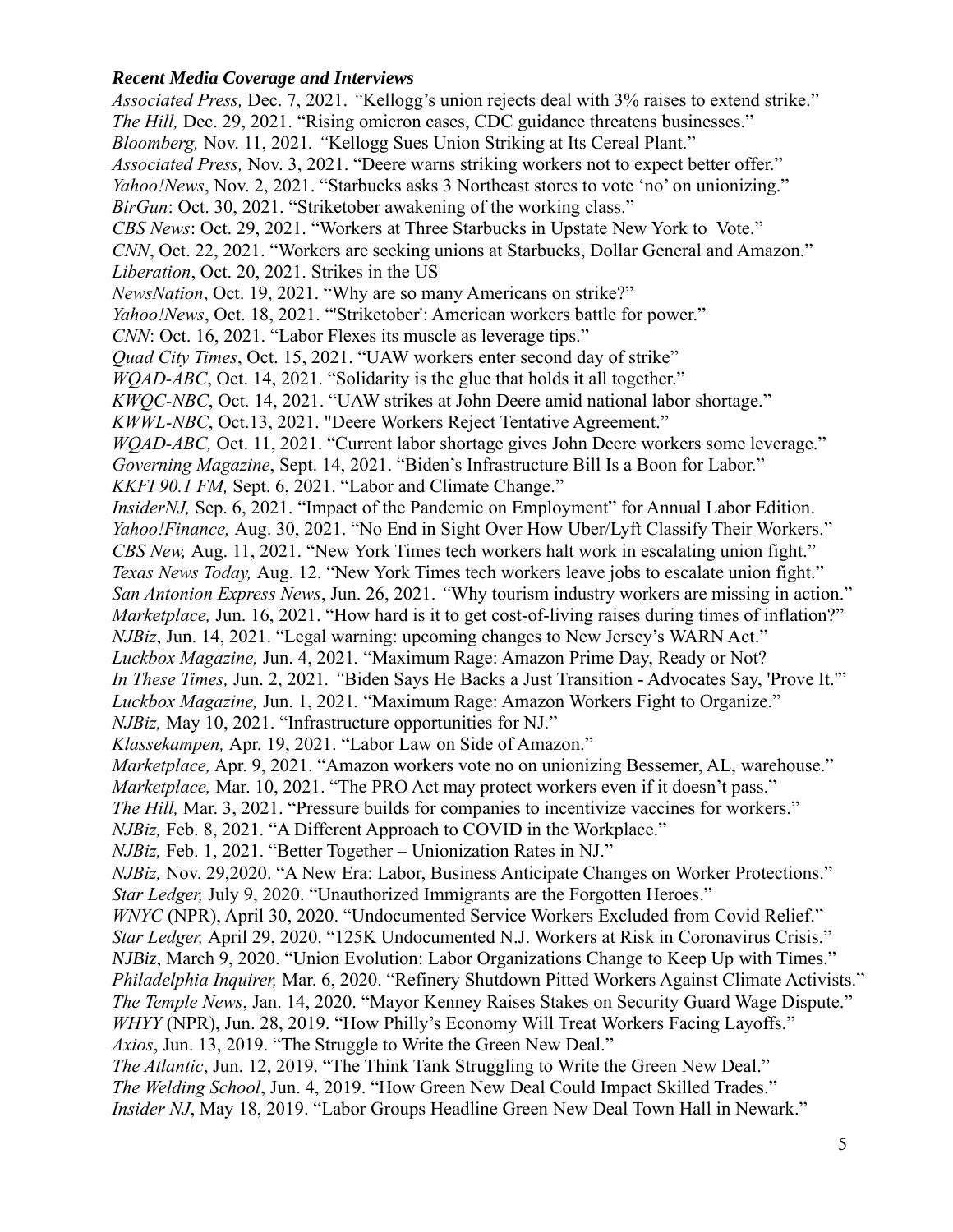*The Labor Press*, May 17, 2019. "New Calls for A General Strike over Climate Catastrophe." *Bloomberg Law*, Mar. 1, 2019. "Green New Deal Would Reshape Blue-Collar Jobs, Training." *Work and Climate Change Report*, Feb. 27, 2019. "The Green New Deal and Labour." *Bloomberg Law*, Feb. 21, 2019. "Green New Deal Is Likely to Splinter Labor Unity." *NJ Business Magazine*, Jan. 16, 2019. "NJ Union Membership Rising in Public Sector." *NJ 101.5FM*, Jan. 16, 2019. "Union Membership Climbs in Public Sector, Plummets in Private."

## **TEACHING EXPERIENCE\_\_\_\_\_\_\_\_\_\_\_\_\_\_\_\_\_\_\_\_\_\_\_\_\_\_\_\_\_\_\_\_\_\_\_\_\_\_\_\_\_\_\_\_\_\_\_\_\_\_\_\_\_**

| <b>Credit Courses Taught</b>                     |
|--------------------------------------------------|
| History of Labor and Work in the U.S., 1880-1945 |
| Jobs, Work, and Globalization                    |
| Perspectives on Labor Studies                    |

#### *Non-Credit Courses Taught*

Climate Change and Work Shop Steward Training

# *Graduate Teaching Assistantships*

Quantitative Methods for Social Research Introduction to Sociology Quantitative Research Methods I & II (graduate level) Prejudice and Discrimination

Race, Class, and Gender Social Problems Sustainability, Jobs, and Justice

Collective Bargaining The Internal/External Organizing Grievance Handling Media/Communication Skills

## **SELECTED CONFERENCE PRESENTATIONS\_\_\_\_\_\_\_\_\_\_\_\_\_\_\_\_\_\_\_\_\_\_\_\_\_\_\_\_\_\_\_\_\_\_\_**

- Vachon, Todd E. and Allen Hyde. "Blue and Green? How Union Membership and the Social Relations of Production Shape Environmental Attitudes of Workers in 35 Countries." Presented at the 39th International Labour Process Conference, 2021.
- Shulze-Cleven, Tobias and Todd E. Vachon. "Revaluing Work(ers): Toward a Democratic and Sustainable Future." Presented at the annual meeting of the Labor and Employment Relations Association, 2021.
- Vachon, Todd E. and Vivian Price. "A Green New Deal for All: Toward a Worker and Community-Led Just Transition." Presented at the 8th Int'l Degrowth Conference, 2021.
- Hyde, Allen and Todd E. Vachon. "Running with or against the Treadmill? Unions, Institutional Contexts, and Greenhouse Gas Emissions in a Comparative Perspective." Presented at the 37<sup>th</sup> International Labour Process Conference, 2019.
- Vachon, Todd E. "Union Workers for a Clean and Just Economy: The Political Dynamics of 'Just Transition' within the U.S. Labor Movement." Presented at the annual meeting of the Society for the Study of Social Problems, 2018.
- Wallace, Michael, Todd E. Vachon, and Allen Hyde. "Political Party Control, Union Strength, and Neoliberalism: Accounting for Rising Income Inequality across the 50 U.S. States since 1950." Presented at the annual meeting of the Southern Sociological Society, 2017.
- Vachon, Todd. E. "Greening the Blue: Environmental Activists and Climate Action within the American Labor Movement." Presented at the Environmental Humanities Initiative's Nearly Carbon-Neutral Conference, 2016.
- Vachon, Todd. E. and Allen Hyde "Running with or against the Treadmill? Unions, Institutional Contexts, and Greenhouse Gas Emissions in a Comparative Perspective." Presented at the annual meeting of the Eastern Sociological Society, 2015.
- Vachon, Todd E. "Democratic Bargaining in Theory and Practice." Presented at the annual meeting of the Coalition of Graduate Employee Unions, 2015.
- Vachon, Todd E., Michael Wallace, and Allen Hyde. "Globalization, Regionalization, and Unionization during the Neoliberal Era." Presented at the annual meeting of the Labor and Employment Relations Association, 2014.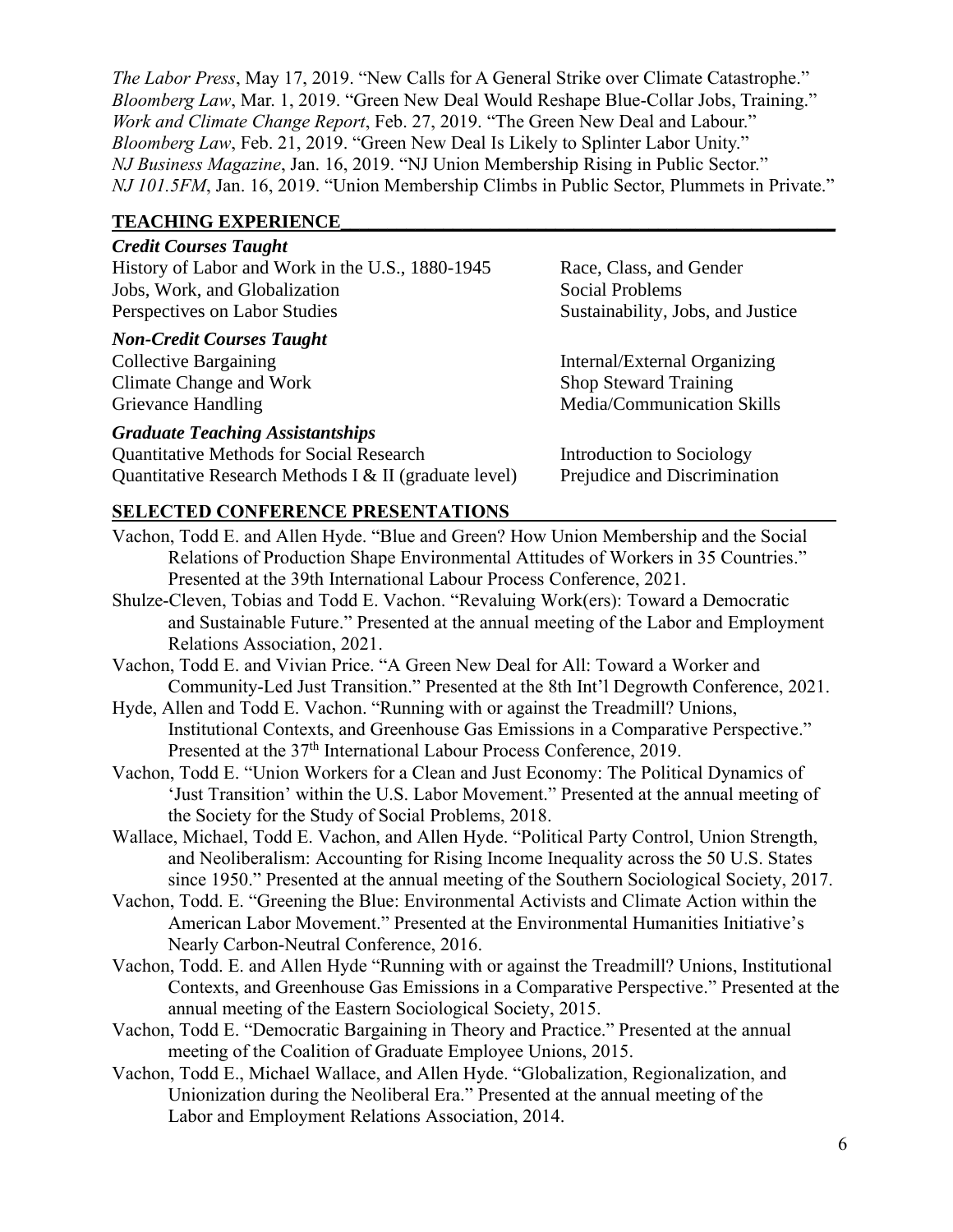- Vachon, Todd E. and Josef Ma. "Bargaining for Success: Examining the Relationship between Teacher Unions and Student Achievement." Presented at the annual meeting of the Eastern Sociological Society, 2014.
- Vachon, Todd E. and Allen Hyde. "Green Unionism in a Comparative Perspective: Union Membership and Environmental Performance, 1990-2010." Presented at the annual meeting of the American Sociological Association, 2013
- Wallace, Michael, Andrew Fullerton, and Todd E. Vachon. "The Political Economy of Declining Union Membership across the American States, 1970-2010." Presented at the annual meeting of the Midwest Sociological Society, 2013.
- Vachon, Todd E. and Michael Wallace. "Globalization, Labor Market Transformation, and Union Decline in U.S. Metropolitan Areas." Presented at the annual meeting of the Eastern Sociological Society, 2012.

# **PROFESSIONAL SERVICE\_\_\_\_\_\_\_\_\_\_\_\_\_\_\_\_\_\_\_\_\_\_\_\_\_\_\_\_\_\_\_\_\_\_\_\_\_\_\_\_\_\_\_\_\_\_\_\_\_\_\_\_\_**

# *Discipline*

| $2021 -$  | Chair, Labor Studies Division, Society for the Study of Social Problems      |
|-----------|------------------------------------------------------------------------------|
| 2019-2021 | Vice Chair, Labor Studies Division, Society for the Study of Social Problems |
| 2017-18   | Member, Nominations Committee, ASA Section on Labor Movements                |

# *Rutgers University*

| 2019- | Chair, Future of Work Task Force, Dept. Labor Studies and Employment Relations |
|-------|--------------------------------------------------------------------------------|
| 2019- | Member, Governance, Planning and Strategy Committee, Dept. Labor Studies       |

# *University of Connecticut*

| 2014-15     | President, Sociology Graduate Student Association                           |
|-------------|-----------------------------------------------------------------------------|
| 2012-14     | Graduate Representative, Graduate Programming Committee, Dept. of Sociology |
| 2010-12     | Chair, Faculty Mentoring Award Committee, Dept. of Sociology                |
| $2011 - 12$ | Chair, Affirmative Action Committee, Dept. of Sociology                     |
| $2011 - 12$ | Graduate Student Senator, University Senate                                 |

# **CIVIC SERVICE\_\_\_\_\_\_\_\_\_\_\_\_\_\_\_\_\_\_\_\_\_\_\_\_\_\_\_\_\_\_\_\_\_\_\_\_\_\_\_\_\_\_\_\_\_\_\_\_\_\_\_\_\_\_\_\_\_\_\_\_\_**

| $2021 -$ | Vice President for Higher Education, AFTNJ                            |
|----------|-----------------------------------------------------------------------|
| $2020 -$ | Executive Council Member, AAUP-AFT Local 6323; Delegate to AFTNJ      |
| 2019-    | Vice President, Middlesex-Somerset Central Labor Council, AFL-CIO     |
| 2018-21  | Chair, Rutgers Postdoc Bargaining Unit, AAUP-AFT Local 6323           |
| 2015-20  | Member, Global Advisory Group, Trade Unions for Energy Democracy      |
| 2017-19  | Member, National Steering Committee, Labor Network for Sustainability |
| 2015-18  | Founding President, Graduate Employee Union-UAW Local 6950            |
| 2015-18  | UAW Region 9A Liaison, Connecticut Roundtable on Climate and Jobs     |
| 2008-18  | Secretary, Colchester Housing Authority, Colchester, CT               |
| 2015-16  | Member, Board of Directors, UConn Cooperative Bookstore               |
| 2013-15  | Member, Organizing Committee of the Graduate Employee Union-UAW 6950  |
| 2006-08  | Commissioner, Colchester Fair Rent Commission, Colchester, CT         |
|          |                                                                       |

# **RESEARCH AFFILIATIONS\_\_\_\_\_\_\_\_\_\_\_\_\_\_\_\_\_\_\_\_\_\_\_\_\_\_\_\_\_\_\_\_\_\_\_\_\_\_\_\_\_\_\_\_\_\_\_\_\_\_\_**

Interuniversity Research Centre on Globalization and Work (CRIMT) The Rutgers Climate Institute (RCI)

The Just Transition Listening Project